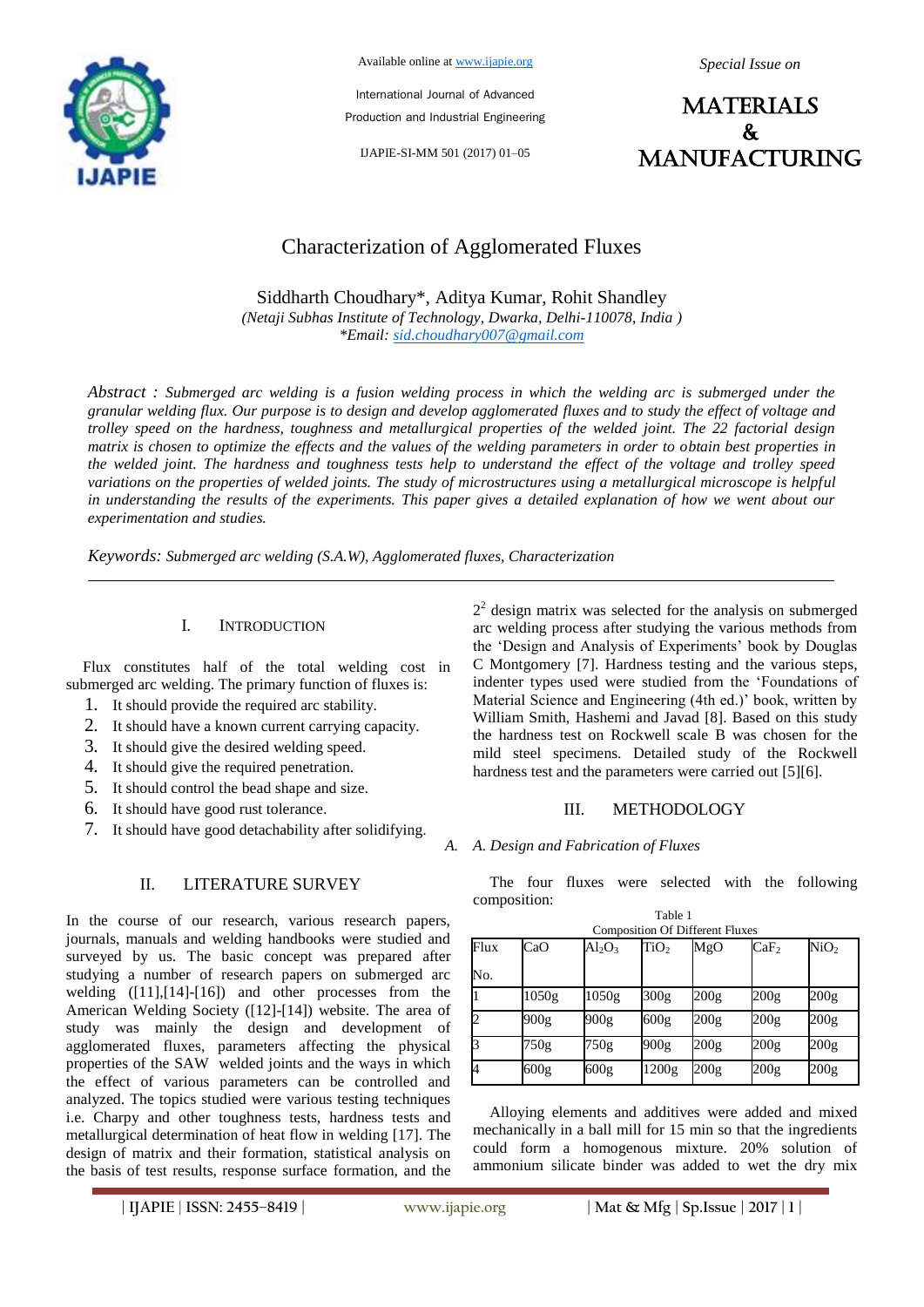powder and mixed for 15 min and passed through a 10 mesh screen to form small pellets. These pellets were mixed and dried separately in air for 24 hours and then baked at 500 **<sup>∙</sup>** C for 3 hours in a furnace. The baked mass was then crushed and sieved to the required grain size.

#### *B. Selection of Base Metal and Electrode Wire*

Low alloy steel bars were chosen as the base material on which welding was to be performed. The selection was based on the availability of material, machining facilities and heat treatment facilities. The welding electrode was a low alloy steel wire electrode, coated with copper to increase its current carrying capacity. The copper layer also prevents its corrosion. The electrode was chosen as it was similar to the base metal in composition and was able to fill the weld zone groove in three passes of the weld. The weld electrode was chosen to be of 3.15mm in diameter.

#### *C. Selection of Welding Parameters*

The various welding parameters which affect the properties of welded parts and the weld quality in a welding process are: type of welding process, heat source, voltage rating, heat treatments, type of flux and shielding gasses used, trolley speed, electrode and workpiece material.

The two factors whose effect on the submerged arc welded specimen was studied were:

- Voltage
- Trolley speed

The above 2 factors are to be varied by two levels. The two levels of trolley speed were: 0.25m/min and 0.30 m/min

 The two levels for voltage were: 28 volts and 32 volts. Table 2

| Factors And Their Two Level Values |                 |                      |  |  |
|------------------------------------|-----------------|----------------------|--|--|
| Factors                            | Low level $(0)$ | High level $(1)$     |  |  |
| Voltage                            | 28 V            | 32 V                 |  |  |
| <b>SPEED</b>                       | $0.25$ m/min    | $0.30 \text{ m/min}$ |  |  |

#### *D. Metal Cutting*

The mild steel bars were cut into a standard length of 150mm. This operation was performed using a power hacksaw. The blade material was made up of high speed steel- HSS. After this operation, the standard 150mm plates were machined on a vertical milling machine in order to produce a single V-Butt weld groove. The groove angle was 45 degrees with a root face of 1.5mm and a root gap of 2mm. The root gap was provided to increase the depth of penetration. The cutter used was an end mill of 8 mm diameter, made of High Speed Steel. Each pair of plates were numbered by a punching tool. A total of 16 pairs of plates, in butt joint form, were prepared for welding on the SAW machine.

#### *E. Welding of Plates on SAW Machine*

Two plates of each pair were first tacked using GMAW in order to form the weld cavity of V-shaped butt joint with a root gap of 2 mm. The welding flux was filled in the hopper of the SAW machine. The voltage and trolley speed levels were used accordance to the design matrix. The upper voltage was 32 V and the lower level was at 28 V during the welding process. The flux was preheated at 500 **<sup>∙</sup>** C. A constant voltage power source was used in order to perform the welding on the SAW machine.

The readings of voltage, current and trolley speed were noted down and this data was later used in the analysis of the process parameters. The unused welding flux was recollected and was reused in the next welding run. The plates were left to cool naturally and a safe distance was maintained from them to avoid any damage. Consequently, the slag layer was removed and weld bead was brushed in order to clean remaining slag.

#### *F. Specimen Preparation for Testing*

The welded metal plates were cut along the transverse axis to prepare the charpy impact strength test specimens. The metal cutting was performed using surface grinders. A Vnotch was cut on the bead surface of each part to be used for the charpy test  $([9],[10])$ . The burrs were removed by filing operation and rough grinding, where required. For the micro structural study, test specimens were cut from the welded plates using an abrasive cutter. Following this, the cross section of the bead on these specimens was finely ground on a rough grinder. Extra surface finishing was achieved by grinding them on a fine grinder. The finished surfaces were then ground by applying a paste of abrasive diamond powder. The finely finished surfaces were then used to examine the microstructure of the weld bead by using a metallurgical microscope.



#### *G. Hardness and Impact Testing*

A total of 16 specimens were prepared and tested using the Charpy impact test. The results were noted down and were used in the analysis of the effect of the welding parameters on the toughness of the welded joint. The impact energy according to ASTM is expressed in J/m or ft-lb/in.

 The welded plates were tested on the HRB scale in order to determine their hardness and the readings were noted down. The workpiece was placed on the anvil of the tester and a minor load of 10 kgf was applied in order to compensate the effect of surface roughness on the indentation depth. After this, a major load of 100 kgf was applied in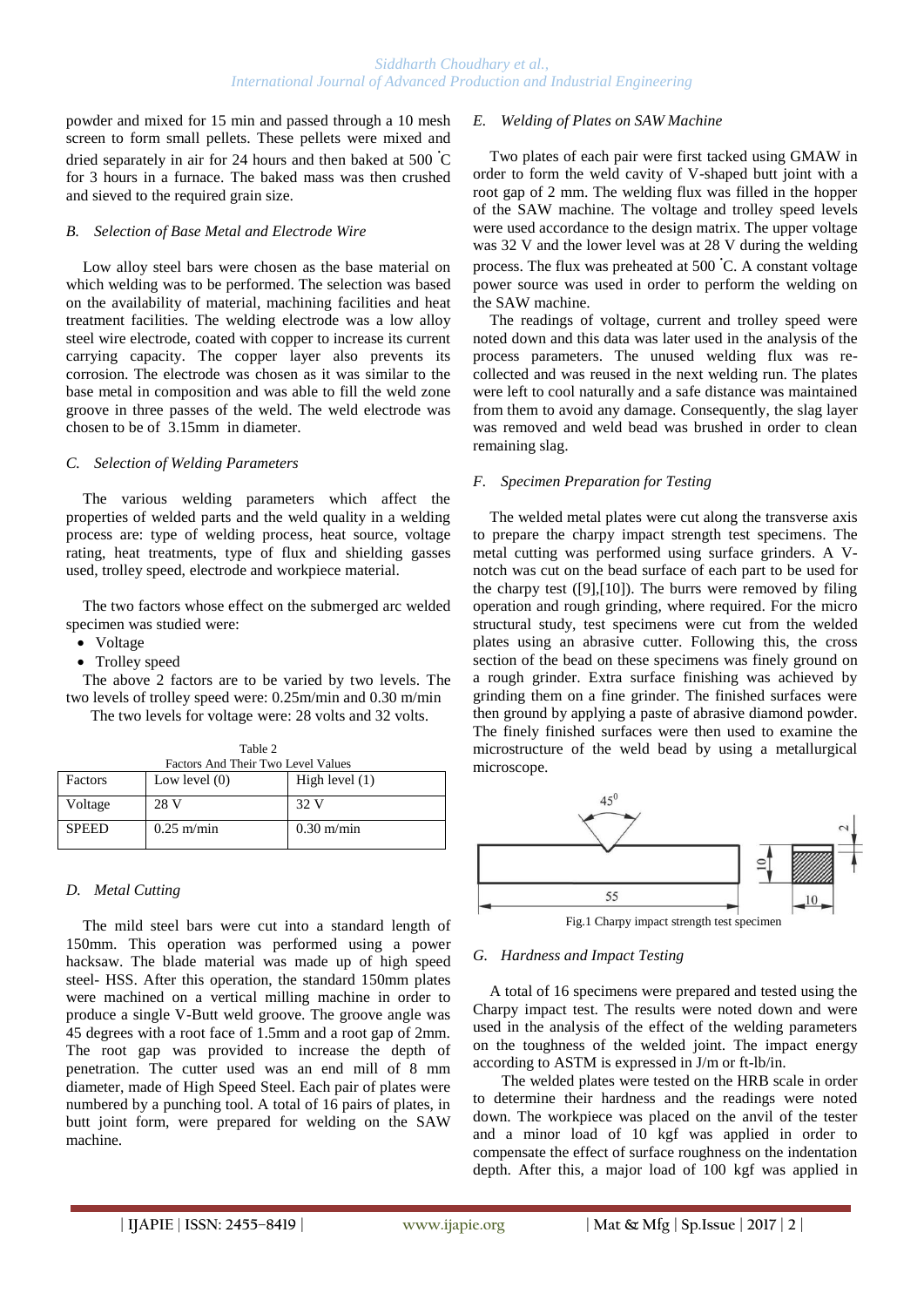order to make an indentation so that it could be used to find out the required hardness number for the material being tested.

| Table 3                                                      |                |  |  |  |  |
|--------------------------------------------------------------|----------------|--|--|--|--|
| The Charpy Impact Strength Test On The Welded Joint Specimen |                |  |  |  |  |
| Specimen No.                                                 | Energy used in |  |  |  |  |
|                                                              | fracture       |  |  |  |  |
| 1 (flux1,32v,0.25 m/min)                                     | 128            |  |  |  |  |
| 2(flux1, 28v, 0.30 m/min)                                    | 136            |  |  |  |  |
| $3$ (flux1,32v,0.30 m/min)                                   | 135            |  |  |  |  |
| 4(flux1,28v,0.25 m/min)                                      | 133            |  |  |  |  |
| $5$ (flux2,32v,0.25 m/min)                                   | 140            |  |  |  |  |
| $6$ (flux2,28v,0.30 m/min)                                   | 148            |  |  |  |  |
| 7(flux2,32v,0.30 m/min)                                      | 146            |  |  |  |  |
| $8$ (flux2,28v,0.25 m/min)                                   | 144            |  |  |  |  |
| $9$ (flux3,32v,0.25 m/min)                                   | 148            |  |  |  |  |
| $10$ (flux3,28v,0.30 m/min)                                  | 158            |  |  |  |  |
| 11(flux3,32v,0.30 m/min)                                     | 156            |  |  |  |  |
| $12$ (flux3,28v,0.25 m/min)                                  | 150            |  |  |  |  |
| $13$ (flux4,32v,0.25 m/min)                                  | 168            |  |  |  |  |
| 14(flux4,28v,0.30 m/min)                                     | 176            |  |  |  |  |
| $15$ (flux4,32v,0.30 m/min)                                  | 174            |  |  |  |  |
| 16(flux4,28v,0.25 m/min)                                     | 170            |  |  |  |  |

Table 4 Hardness Test On Welded Joint Specimen

| Specimen no.                | Hardness (HRB) |
|-----------------------------|----------------|
| $1$ (flux1,32v,0.25 m/min)  | 91             |
| $2$ (flux1,28v,0.30 m/min)  | 96             |
| $3$ (flux1,32v,0.30 m/min)  | 95             |
| $4$ (flux1,28v,0.25 m/min)  | 94.5           |
| $5$ (flux2,32v,0.25 m/min)  | 89             |
| $6$ (flux2,28v,0.30 m/min)  | 95             |
| 7(flux2,32v,0.30 m/min)     | 95             |
| $8$ (flux2,28v,0.25 m/min)  | 94             |
| $9$ (flux3,32v,0.25 m/min)  | 88.5           |
| $10$ (flux3,28v,0.30 m/min) | 93             |
| 11(flux3,32v,0.30 m/min)    | 92.5           |
| $12$ (flux3,28v,0.25 m/min) | 92             |
| $13$ (flux4,32v,0.25 m/min) | 87             |
| 14(flux4,28v,0.30 m/min)    | 92.5           |
| $15$ (flux4,32v,0.30 m/min) | 91             |
| 16(flux4,28v,0.25 m/min)    | 90             |

# **IV.** ANALYSIS

#### *A. EFFECT OF CHANGE OF VOLTAGE*

The voltage has very dominant effect on the width of the bead in the weldment. Arc voltage also affects dilution. Bead width and dilution in plate welds and square edged butt welds increases as the arc voltage is increased, while the depth of penetration is not affected very much. But the penetration decreases if the joint is open as in our case of a with a small angled single V- butt joint.

The arc voltage controls the arc length as it is directly proportional to the arc length. The arc voltage also affects the flux consumption, metal properties. Increasing the arc voltage increases the arc length so that the weld bead width is increased. The flux consumption also increases but the reinforcement is decreased. Also, the probability of arc blow is increased with the increase in arc voltage. A combination of high arc voltage and low welding speed can produce a mushroom shaped weld bead with solidification cracks at the bead sides [1].

The arc voltage also determines the shape of the fusion zone and weld reinforcement. Higher welding voltage produces wider, flatter and lower depth of penetration compared to low welding voltages. The depth of penetration is maximum at optimum arc voltage [4]. As the voltage increases, the arc length also increases, so does the demand for arc shielding. Higher values of arc voltage produce wider weld beads. Heat input also increases as the arc voltage is increased. The most accurate way to determine arc voltage is to measure the voltage drop between the contact tip and the work piece. This may not be practical for semi-automatic welding. Lower levels of voltage induces welding defects like porosity [3].



Fig 2: The weld bead shapes at different voltage levels process [2]

#### *B. Effect of Change of Trolley Speed*

Increasing trolley speed decreases the weld heat input or vice versa. With an increase in the input energy, grain growth in weld microstructure increases and grain boundaries are reduced in the background. Reduction in grain boundaries locks the movement of dislocations, increases the possibility of dislocation movement as the line defects increase.

On the other hand very high arc voltage and current can increase the chances of defect formation such as burn throughs in the weld which effects the mechanical properties and quality of weld.

When the heat input increases the cooling rate decreases for the deposited weld metal. In the case multiple welds a higher volume fraction of tempered martensite phase [9] is observed. Furthermore, grain coarsening of microstructure in the proximity of the weld zone can also be seen . Preheating before welding decreases cooling rate of the weld which in turn decreases the weld hardness.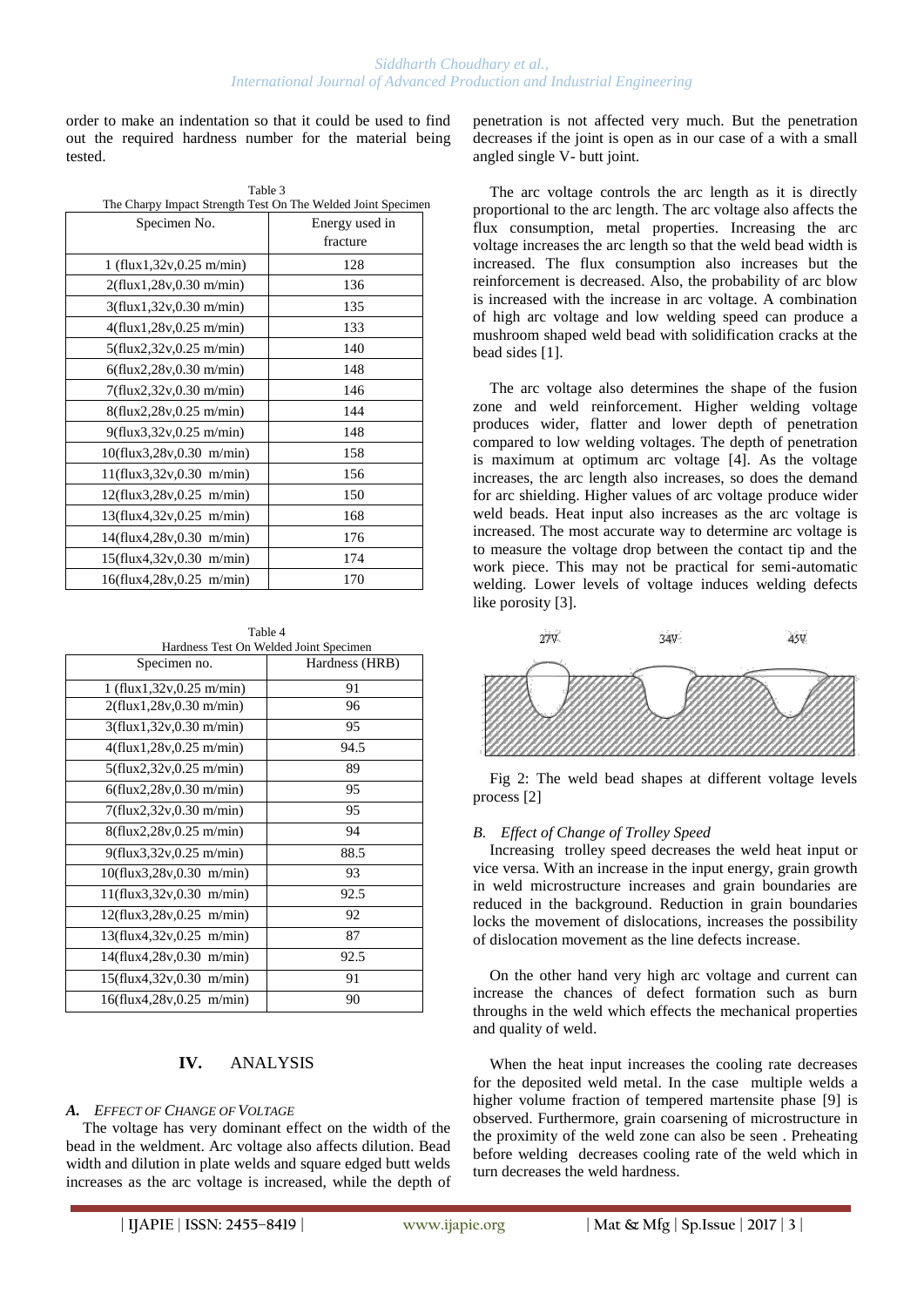# *C. Arc Stability*

The range of welding parameters viz. welding arc voltage, welding travel speed were selected such that the current variation on the analog ammeter was not more than  $+/- 25$ amperes during welding.

### *D. Slag Detachability and Visual Examination*

Test assemblies were visually inspected during and after welding. Slag detachability was poor for the first two passes and was self detaching thereafter.

# *E. Effect of Variation of Percentage of TiO<sup>2</sup>*

 $TiO<sub>2</sub>$  promotes the formation of acicular ferrite and refines the grains with an increase of ductility and toughness.

# *F. Weld Bead Geometry*

# *1) Penetration*

The decrease in penetration with increase in travel speed can be attributed to fact that an increase in travel speed reduces heat input per unit length causing the reduction in the amount of molten base metal. Hence the penetration decreases.

#### *2) Bead height*

The decreasing trend of reinforcement with higher arc voltages can be attributed to the fact that at higher voltage, the arc becomes longer and spreads on a larger surface area resulting in an increase in bead width and decrease in reinforcement.

#### *3) Bead width*

The increase in bead width with an increase in arc voltage can be attributed to the fact that voltage increase leads to an increased arc length. Consequently the contact area at parent metal increases thereby distributing the arc heat over a larger area causing an increase in bead width.

| TABLE 5: WELD PENETRATION ANALYSIS REPORT OF FLUX 1. |
|------------------------------------------------------|
| VOLTAGE 28V AND SPEED 0.30 M/MIN                     |

|   | <b>Measure</b>   | <b>Type</b>  | <b>Actual</b> | <b>Remarks</b> |
|---|------------------|--------------|---------------|----------------|
|   | Depth1           | Depth        | 2.77          | L1 & U2        |
| 2 | Thickness1       | Thickness    | 16.00         |                |
| 3 | Penetration1     | %Penetration | 17.31         |                |
|   | Leg <sub>3</sub> | Length       | 4.32          | U1 & L1        |

#### TABLE 6: WELD PENETRATION ANALYSIS REPORT OF FLUX 2. VOLTAGE 28V AND SPEED 0.25 M/MIN

|   | <b>Measure</b>   | <b>Type</b>  | Actual | <b>Remarks</b> |
|---|------------------|--------------|--------|----------------|
|   | Depth1           | Depth        | 3.18   | L1 & U2        |
| 2 | Thickness1       | Thickness    | 16.00  |                |
| 3 | Penetration1     | %Penetration | 19.85  |                |
|   | Leg <sub>3</sub> | Length       | 5.27   | U1 & L1        |

TABLE 7: WELD PENETRATION ANALYSIS REPORT OF FLUX 3. VOLTAGE 32V AND SPEED 0.25 M/MIN

|   | <b>Measure</b>   | <b>Type</b>   | Actual | <b>Remarks</b> |
|---|------------------|---------------|--------|----------------|
|   | Depth1           | Depth         | 3.38   | L1 & U2        |
| 2 | Thickness1       | Thickness     | 16.00  |                |
| 3 | Penetration1     | % Penetration | 21.11  |                |
|   | Leg <sub>3</sub> | Length        | 5.20   | U1 & L1        |

TABLE 8: WELD PENETRATION ANALYSIS REPORT OF FLUX 4. VOLTAGE 32V AND SPEED 0.30 M/MIN

|   | <b>Measure</b>   | <b>Type</b>   | Actual | <b>Remarks</b> |
|---|------------------|---------------|--------|----------------|
|   | Depth1           | Depth         | 2.98   | L1 & U2        |
|   | Thickness1       | Thickness     | 16.00  |                |
| 3 | Penetration1     | % Penetration | 20.59  |                |
|   | Leg <sub>3</sub> | Length        | 5.10   | U1 & L1        |



Fig.3 Weld Penetration Analysis of Flux 1. Voltage 28V and Speed 0.30 m/min



Fig.4 Weld Penetration Analysis of Flux 2. Voltage 28V and Speed 0.25 m/min